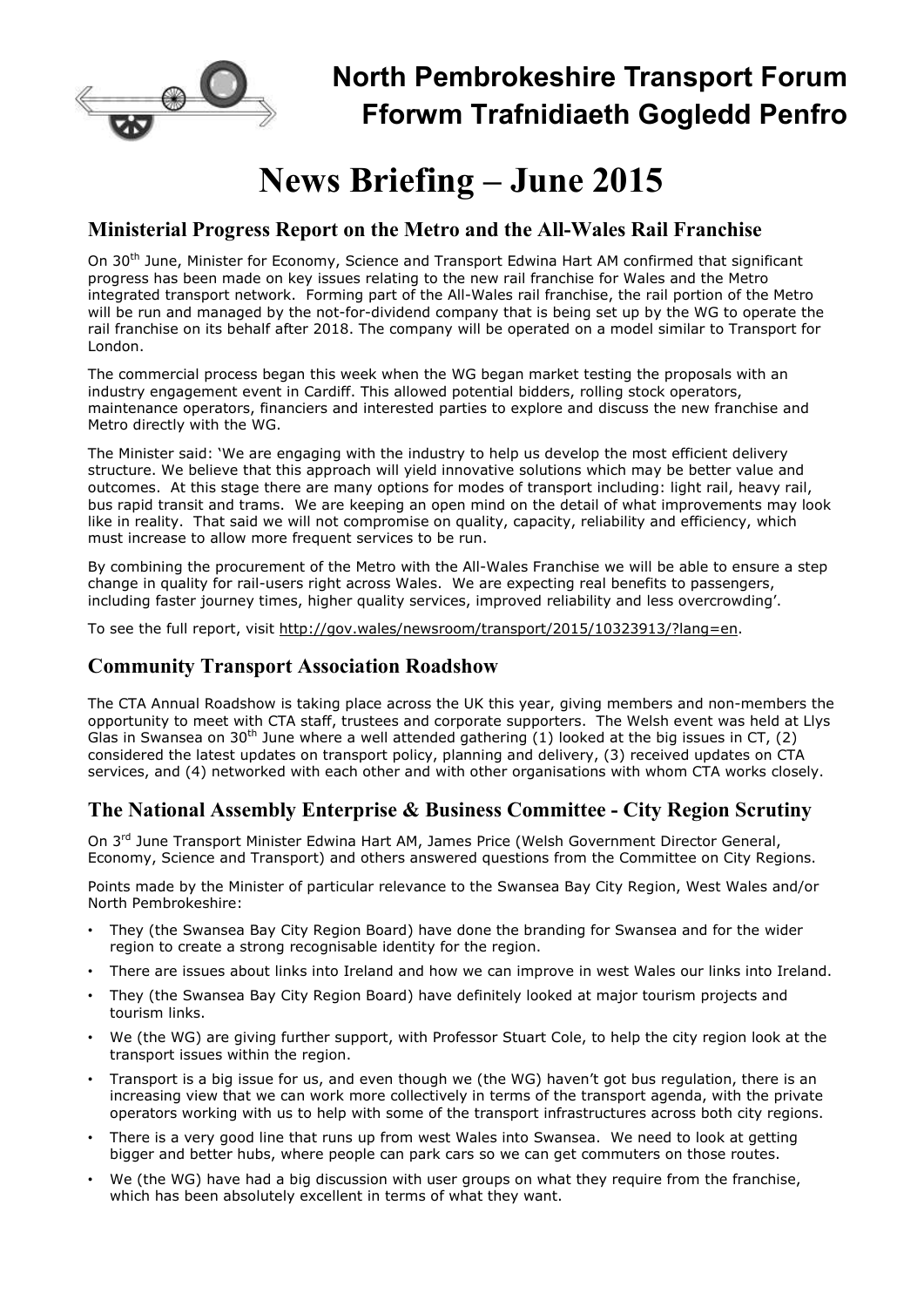- We (the WG) think that there's a good future for bus transport in Wales.
- Question to James Price: You've had discussions, haven't you, about how Transport for London and everything have operated?
- Reply from James Price: One of the big challenges that we've got to address is proper integrated ticketing. That will be the test as to whether that can be done in full without having powers. Without proper integrated ticketing -- The Minister: 'We can't do it'. James Price: - 'to my mind, it doesn't really work'.
- 'If you (the Committee) wish in the future, probably in the autumn, to look at the next stage for the city regions, I'm sure we'd all be more than happy to come back for scrutiny in terms of where we're going with the city region structure. It might also be helpful, that Professor Stuart Cole might attend one time with me to look at some of the transport challenges within the city region in Swansea and the issues around innovation on transport'.

Visit http://www.senedd.assembly.wales/documents/s40895/3%20June%202015.html?CT=2 to consult the meeting transcript.

## **The Regional Transport Forum (RTF) for South West Wales**

An RTF meeting was held in Port Talbot on  $12<sup>th</sup>$  June. From the North Pembrokeshire Transport Forum's perspective, key points made during the meeting included:

## **1. Update on Bus Funding & Concessionary Fares**

- A slight increase in the WG grant award for the current financial year the total budget rising from £5,097,056 to £5,204.903.
- A rise in live service kilometres from 20,092,321 to a forecast 21,182,937 taking services back to the level prior to the funding reductions. The majority of the increase being due to commercial service growth in the more densely populated areas.
- Indication in community transport sector forecasts that eligible service kilometres will stabilise at 2,517,660 during 2015/16.
- Additional WG funding to support a Young Persons Concessionary Fares Scheme a 33% discount for 16 and 17 year olds from September 2015.
- On line concessionary pass applications to be piloted using young peoples' applications for passes.

### **2. Active Travel Act**

- The WG deadline for local authority first submissions of Existing Route Maps (ERMs) has been extended from  $24^{th}$  September 2015 to  $22^{nd}$  January 2016.
- Pembrokeshire County Council: Mapping (received from Exegesis) is complete but difficult to use. Consultation has commenced with all schools receiving blank maps to indicate routes currently in use. No audits complete to date. Exploring the possibility of holding a public engagement exercise at the County Show.

## **3. The Joint Local Transport Plan (LTP) for the Swansea Bay City Region**

The plan, endorsed by the Swansea Bay City Region Board (CRB), was submitted to WG on  $31<sup>st</sup>$  January 2015. On 21<sup>st</sup> May the Transport Minister confirmed approval of the joint plan.

An Appendix to the Joint LTP provides details about the improvements required to ensure all economic opportunities in South West Wales are maximized and the City Region is connected and open for business.

*Improvements of particular relevance to the City Region, West Wales and/or North Pembrokeshire*:

#### Rail Services

- Electrification of the Great Western mainline to Swansea. Increase service levels east and west of Swansea.
- Improve integration at railway stations through improved bus, cycle, walking, electric vehicle charging and parking facilities.
- Improve quality of carriages and allow for cycle carriage on trains.
- Continue to support additional rail services to Fishguard/Goodwick. Fishguard and Goodwick to be part of franchise requirements.